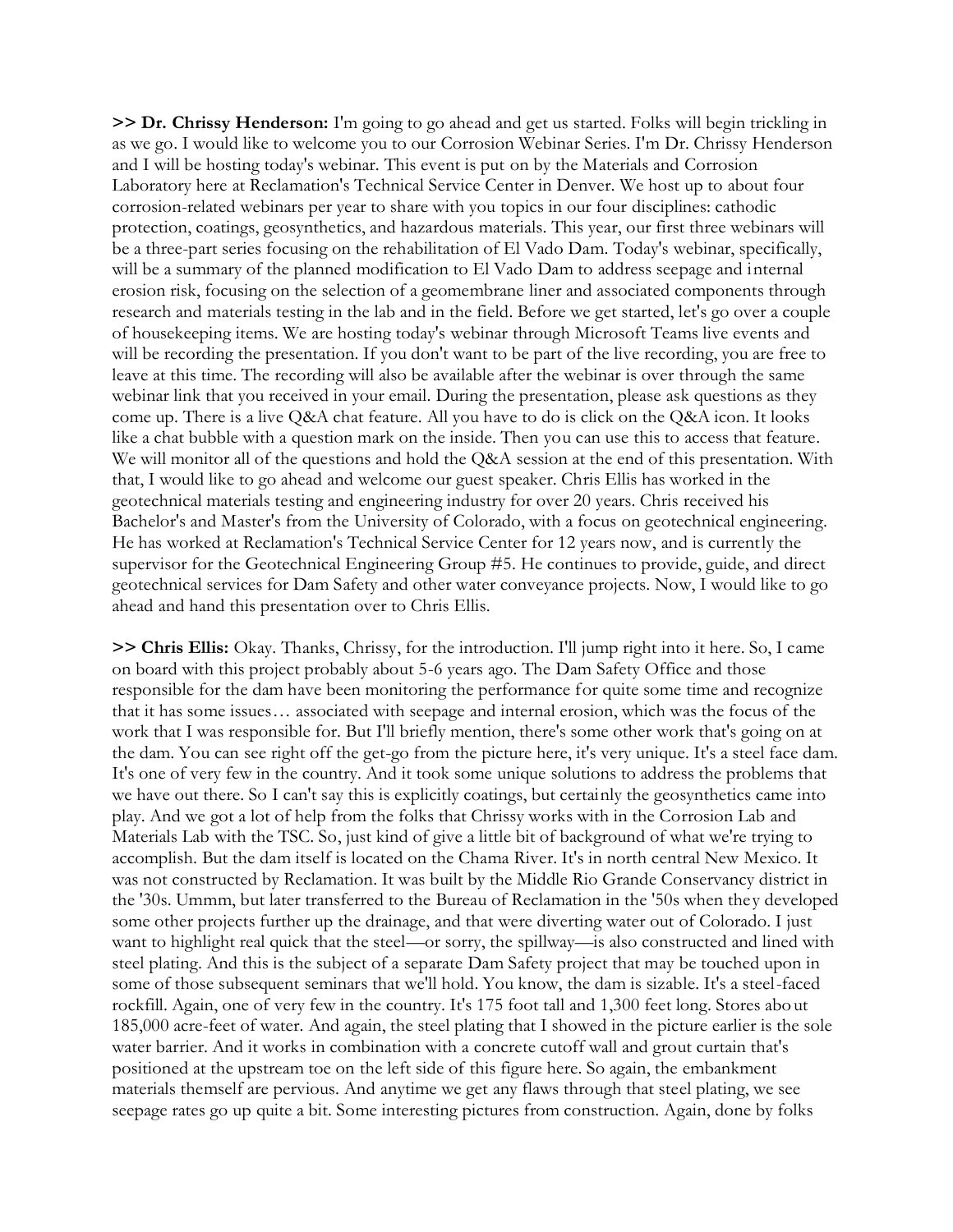outside the federal government. We were really lucky to have excellent construction photographs. But generally the process was—as the embankment was being placed, the steel plating that lines the upstream edge at the dam was brought up concurrently. Just another picture a little further along. I do want to highlight—you can see the gap or that space in between the embankment fill and the steel liner. I think that was done purposely to allow the two materials to move independently, but it becomes important for us for the design that we were pursuing later. And you can see that lightcolored area, that's some of the original coatings that were placed during construction. A little bit more zoomed-in picture here. This is over on the abutment where this plating is actually covering up part of the shaped abutment materials. Those brackets that you see, kind of projecting up—those were used as kind of framing that were placed against either the embankment or the abutment and were used to form the slope of the dam, which was built at a 1.5 to 1. So, you know, there are many, many hundreds of those frames that are present underneath the plating that kind of hold it in place. And then in the center of the picture you can see the welder—you know, '30s era welder fabricating many, many thousands of square feet of plating to construct this liner. Umm… Geologic setting—I would say if they had Google Earth back in the '30s, they might not have chosen this spot to build a dam. It's positioned right in the center of a landslide, which is a major contributor to some of the foundation seepage issues that we've experienced. They made efforts to cut that off during original construction. But they've had to come out and do some remedial work. And even still, there's still a need to do some additional remedial work to the foundation. So if you go out in the right time of day, typically early in the morning as the sun's coming up, you can see these deformations and bending of the steel plating, which is pretty remarkable. If you get a sample of that 1/4-inch thick steel, it's hard to imagine it bending as much as it does. But there's quite a bit of deformation and faceplate distress. Particularly on the left-hand side of the dam, or even the left third of the dam. You can kind of see in the picture here. So, early on when Reclamation took over, they felt, well geez, you've got this landslide. Aha. The landslide must have moved, compressed the dam, and explained a lot of those deformations. But as we really dug into the information, it isn't the case. We don't have any evidence that the landslide has moved. But the landslide was a contributor. There's some pretty compressible materials beneath the dam on the left side of the embankment. And if you go out and survey the dam today—there's a little animation here. Originally, it was built horizontal across the crest. Today—if you can see that green line—it's kind of exaggerated, but there's some pretty substantial differential settlement. And you can see the differential settlement profile pretty easily explains those reflections, the displacement reflections we see in the plate today. But those displacements and bending forces are causing a lot of stress and the formation of cracks that have been dealt with over the decades that the dam's been there. Little zoomed in here. You can see this top left—pretty substantial bulging where that settlement is of the greatest magnitude. The other thing I want to point out is, every 25 feet there's these expansion joints for expansion and contraction of the plates in between. And they're basically like a V-shaped channel that accept the expansion and contraction of the plates in between. So these expansion joints have been moving inwards and outwards for 80 years now. And what we see is, we see the formation of these cracks in the base of those expansion joints. And you can kind of see—in this lower left picture and even the one in the lower right—some places where historically these cracks have formed. And specifically, when they happen underneath the water level, you get this jetting of water. And we've actually experienced erosion of materials underneath the embankment. So you get these low points or these settlements that's reflected in the steel. And they've just—there's kind of a patch that it's shown up there—they've been putting steel bandaids and patches on the dam. Or welding these cracks up as they've formed for many decades now. But it's kind of becoming almost too burdensome. Here's just a zoom-in on some of those cracks that form in the base of those expansion joints. Again, it's in my layman terms—it's the "paper clip effect." If you bend the paper clip in and out enough times,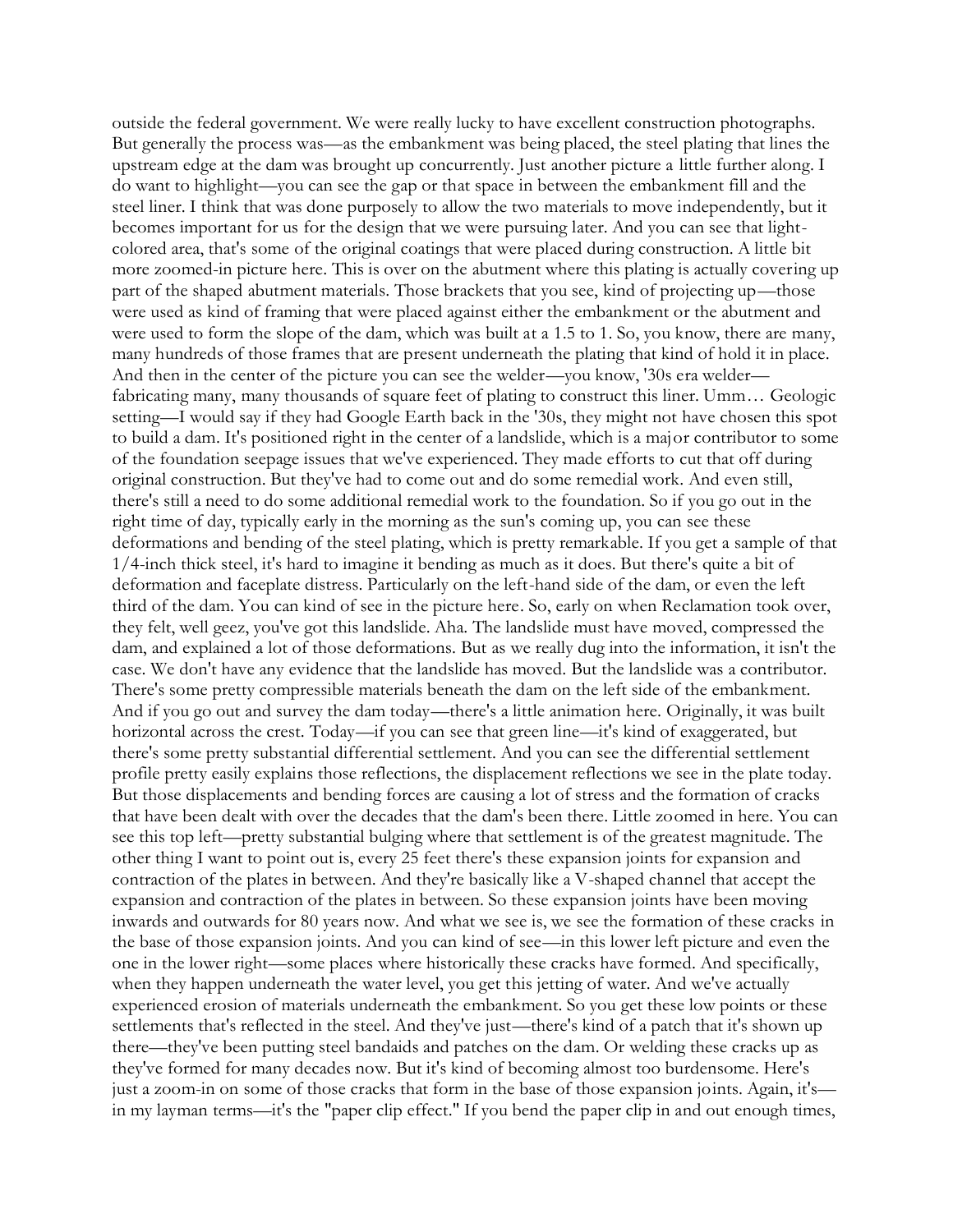eventually it's going to crack. And we're experiencing this more and more often. And some more types of flaws or other cracks that have formed. Top left—some of the horizontal joints between the panels. We see some localized corrosion and those joints coming apart. You see a lot of other bending stresses or expansion joints tearing apart. Or you just generally see corrosion pit holes, locally. So, all of these flaws, particularly the big ones, when they pop up, we see a sudden increase in seepage. We have done some inspections and so on out there. We've done some… We've taken samples of the plating. We've done some evaluations of the embankment materials underneath the steel. Some of these pictures show that void that we saw during original construction is still present, for the most part. That a lot of the steel plating is kind of elevated above the embankment. And again, that void is going to be important for the design. But overall, they've done some ultrasonic thickness testing and some pit gauge measurements and so on. For the most part, the steel plating is still very—hasn't lost much of its section. It's still about 1/4 of an inch thick. We see just a lot of corrosion where the joints are made, or isolated areas that the corrosion is, for whatever reason, more likely to occur. I mentioned that. So, again, we've got this seepage. It's going through the embankment. That's causing erosion. We've also got the seepage that's going through the foundation. My role was to lead a team to evaluate a bunch of options to solve that problem. And there's a whole gamut listed here. You know, we looked at things like putting a membrane over the liner. We even looked at rehabilitation of the steel itself. Basically a new steel liner. Other ways of putting a geomembrane liner on the dam, such as remove the steel and build some sort of a geomembrane liner that would be exposed. Or a geomembrane that would be covered by other products like an articulated concrete block to provide some protection. We looked at other lining options like asphalt reinforced concrete or roller compacted concrete. And then to address the seepage issues through the foundation—we looked at an upstream seepage blanket, some foundation grouting, and then embankment cut off wall, which is kind of a twofer. It addresses both through the embankment and the foundation. And then kind of a requirement when we do Dam Safey work, we also look at either draining or abandoning the site. Umm, reservoir restrictions to achieve our risk reduction goals. Or just removing the dam altogether. So, from that long process of about three years, we came out the other end and said: best solution is to put a geomembrane liner over the existing steel liner. And do some remedial—focused remedial foundation grouting. So, this is just an excerpt of some of our drawing packages that we produced. And I want to highlight some things here. That kind of tan highlighted region you see in that profile in the top right. Very important because there's been considerable sediment accumulation at the toe of the dam. It's like 30 or 40 feet thick. And we recognize—if we want to line the entire dam face, that sediment's got to come out. And it presented a ton of challenges for managing the river, mitigating environmental impacts, and so on. So, through a long process, we decided, well, let's just line what we feel is most needed. And basically above that blue line. And what that blue line represents is, that's what we're going to lower the reservoir during construction. And basically install the liner above that elevation. So, some of the first steps involved is filling of that void that's present beneath the steel. So we're going to do some backfill grouting. And we're going to do it in two phases. The phase at the bottom, we're going to do by a tremie method. Basically injecting the grout behind the plate through tremie pipes. And then above the water level we're going to literally drill hundreds and hundreds of holes and directly inject the grout and bring it up in lifts until filled. Once that's done then the geomembrane liner goes in. And again, we'll have the same restriction. Some of the components and I'll get a lot more into this—There'll be a geonet drainage layer that'll be present across the bottom of the installation in combination with some drain holes that will allow whatever leakage happens through the liner to permeate into that pervious embankment. And then we'll be putting in the liner, generally where that green area is shown. And that represents about 88% of the face of the dam, is what we're going to line when we're all done. And we did a lot of work and we felt that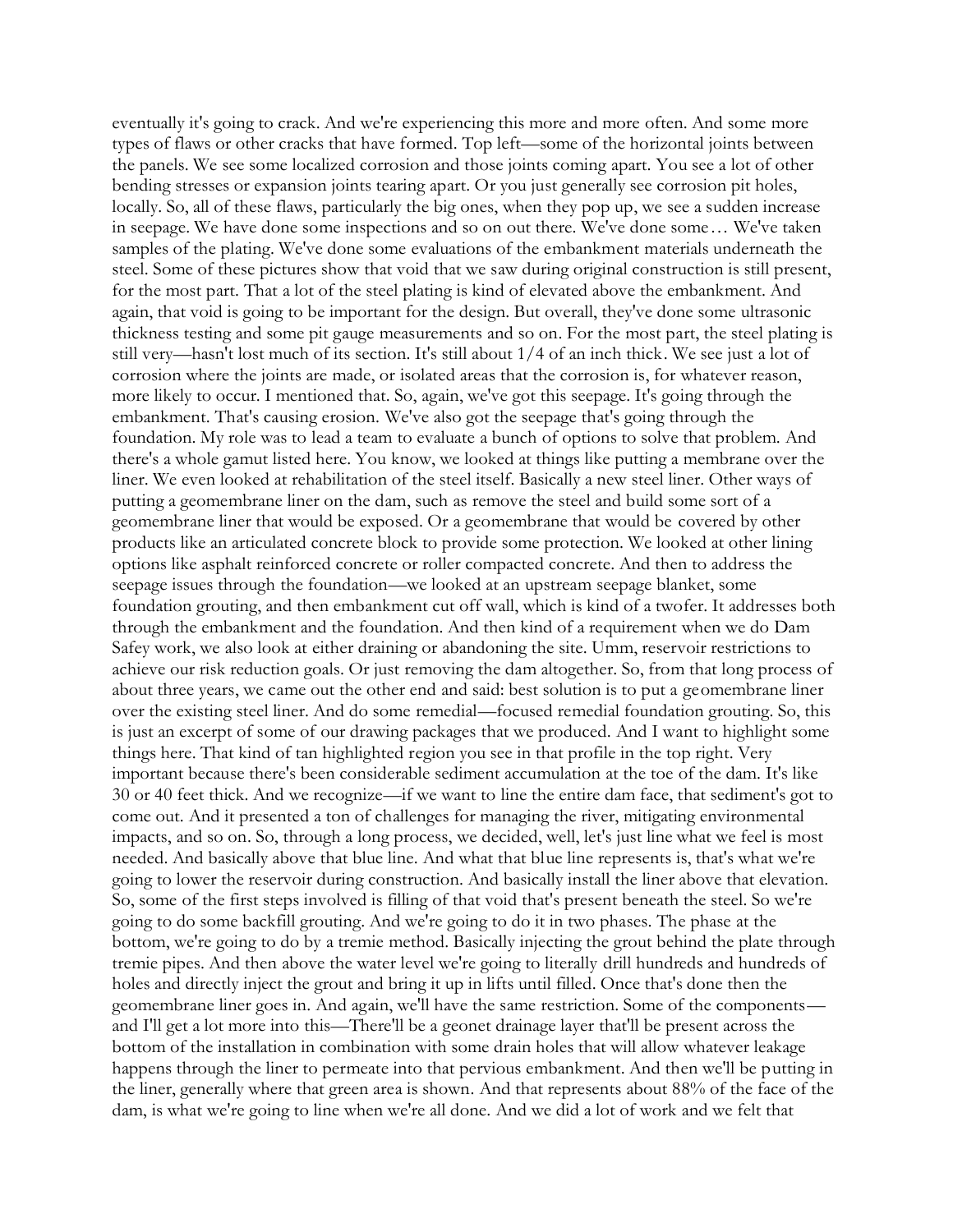this—lining this portion of the dam will satisfy the seepage reduction goals that we're trying to get at. But there's a lot of bits and pieces to install that membrane over the dam. And that's what was evaluated as part of this project. And we took some unique approaches doing market research, vetting of materials, and ultimately getting to a point where we could… umm… Sole source with a particular contractor and allow them to aid us in designing, or basically doing the design-build cooperation when we were finalizing the design. And that's very unique for a lot of the Dam Safety work that we do. So this is just a depiction, I've got it in my office here. But when we're done, it's a pretty substantial system. So you'll have the liner that you ultimately see exposed. There'll be a very thick geotextile cushion. There'll be that geonet, where it's required at the bottom to convey whatever leakage. You'll still have the steel plate in place. And then you'll have that roughly 4-8 inches of grout present beneath. So all of these features work together to mitigate seepage through the embankment. The other piece—I won't spend a lot of time on this—but basically, we're focusing on grouting the left third of the dam. And we did a lot of work through dye testing and resistivity testing to really under—to estimate where those… flaws were within the existing seepage cutoff wall and grout curtain. And we're going to focus in on those areas and the area that we believe most of the seepage is occurring is kind of in this region on the right side, or where these lines just appeared. So we're going to be adding actually two rows of grout curtains there. And then we'll have a single wall that will extend out to the breadth of the dam. So, this is kind of where the part gets interesting, is once we decided we wanted to install this exposed geomembrane, we wanted to use a logical process to make sure that we were using the right product and working with the right people to install this material on this dam. So, generally the process involves market research to find viable materials that are available in industry and do some testing as we need—as need be. Umm… We also did queries and what's called an Industry Day announcement where we're looking for vendors and installers to participate in the project. And based on those findings, we leverage that to do some sole source justification, both for materials and installer or the contractor. And once we did that, we engaged in contract for them to Umm… provide some additional design consultations. 'Cause these guys know best at how to install this stuff. And we wanted to incorporate that in our design and then we got a chance to go out to the field and actually try these attachments and other surface preparation and so on to kind of incorporate that into the design. And then ultimately roll that into construction. So again, this is pretty unique. We don't get to do this a lot in the government—to do these last three steps here. So, the geomembrane research. Again, our objective was to find a suitable geomembrane product for an exposed installation, right. So, this material is going to be left exposed to the water and the sun. And people. So, at the time a lot of this was happening—you know, three, four years ago—and we leveraged a lot of publications and information that was out there. And the materials that kind of got to the short list were: HDPE. And some of the information we had at the time is that it had a design life in excess of 50 years. A linear low-density polyethylene, LLDPE. It had a reported life somewhere in that 20-40 years. Polyvinyl chloride, or PVC, specifically formulated for exposed can have a design life in the 75-100 years. And when I say design life, it's a—kind of a service life, that it's retained about 50% of its original engineering properties at these years that I'm presenting here. Then you've got EPDM, another good product. Design life on the order of about 50 years. And then flexible polypropylene. And we didn't have near as much information on that. We did wind up removing LLDPE and FPP pretty early on. It had, you know, again, shorter design lives and limited exposed installation examples for projects of the magnitude of El Vado. Another reason for doing so—within Reclamation, we have these design standards that anytime we're doing modifications to our infrastructure, we lean on that heavily. And it has some guidance for exposed geomembranes and it kind of pointed us towards pursuing PVC, HDPE, and EPDM for a number of reasons. Umm… But also, part of this involved, you know, this market research. We were spending time doing paper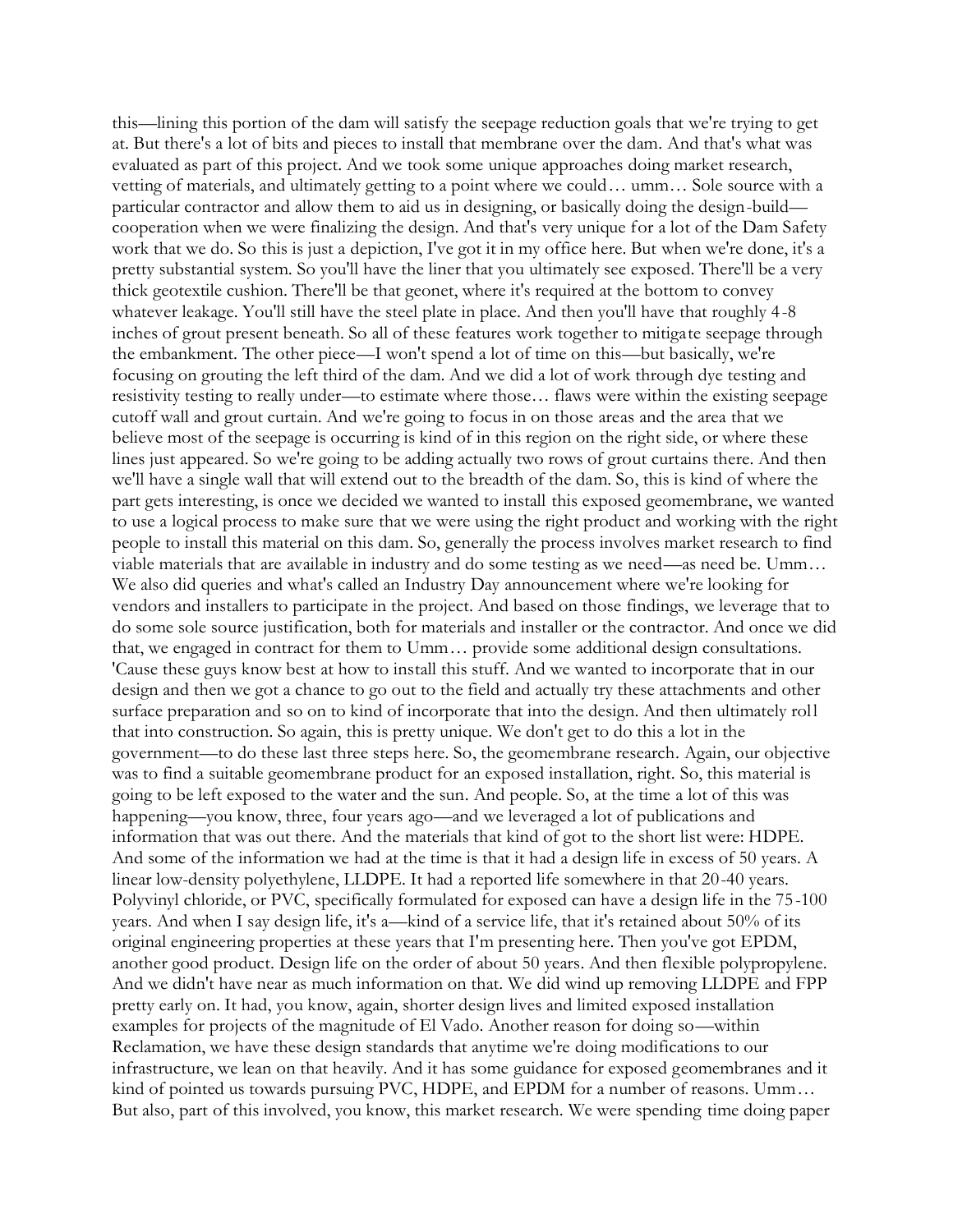research, consulting with the TSC's Materials Lab. Jay Swihart—if you've heard the name, he was around at the time. He facilitated some conversations we had with the Geosynthetic's Institute, the Koerner's. We did some site visits. There's an asphalt lined—asphalt dam that was lined with geomembrane near Breckenridge. Went and looked at that. And then we did a lot of phone calls with vendors and installers to see who's out there and who could do this kind of work. We also leaned on this manual from ICOLD, specifically for geomembrane sealings for dams and mostly in exposed applications. And it has some really good information, specifically from case studies in Europe. And it starts to break down, you know, of the materials that are used in industry, you can see that PVC, HDPE, and EPDM—they represent 70 plus percent of the industry. And, uh… When we're about to spend this many millions of dollars to address Dam Safety issues, we don't want to get into a case where we're doing something that's unproven or trying something brand new. We want to use something that's proven in industry. Umm... Once we started the shortlist, these products—again, PVC, EPDM, and HDPE—like any vetting, you kind of feel like you're obligated to do some sort of testing or evaluation. But we saw that a lot of the engineering properties have been well established. Uh, you know… elongation, rupture, tensile, brittleness, even UV testing is being done pretty exhaustively by the Geosynthetics Institute. So we didn't want to touch that. So we felt something that we could contribute was kind of looking at the relative damage or impact resistance. And during the design we recognized, well, the things that could damage an exposed geomembrane liner—one could be floating debris or logs. We could have boats that could break loose or be driven into the liner. Well, those are really addressed by installation of a log boom. And that will be done once this membrane's installed. We already have all the materials at the site, we just need to install it. From an ice loading perspective, we had a couple different vendors share us case histories of exposed geomembrane installations where there's freezing conditions even more severe than El Vado. And, um… They've had favorable results. And even the Canadians have done some pretty good research on this. And it's really not so much an issue. So we really felt that most of the damage, if it were to occur, it would come from vandalism. So I got little Johnny in the picture here, throwing a rock at the membrane. So, our approach was to, again, look at this relative resistance to impact. And what we wanted to do was look at some reasonable impact forces. We had kind of some apparatus that we could apply 10- and 15-pound drop weights. And then we wanted to look at different temperature ranges. And what we looked at was 70, 32, 0, and -40 degrees Fahrenheit. And, again, kind of the performance of these shortlisted materials would kind of help us select which one we ultimately wanted to go with. So, here's some pictures. Hopefully it's got good enough resolution on your end. Kind of two different apparatus. This one on the left, this vertical drop pretty straightforward. It's got a series of weights and an impact head that can be dropped from different heights to impart different forces. This was something from Europe that we found an example of. There's no ASTM for that one. The one on the right is an ASTM. It's kind of more made for evaluation of roofing materials. But it did the job for what we needed to do. And it also allows you to vary the impact force by adjusting the fall hammer weights. So the ASTMs were kind of lacking in what we needed to do, so we developed our own damage classification categories. And I don't want to read through all these, but basically there were five increments where you'd impart the damage from where it was basically unnoticeable to some slight, you know… Umm… Bending or impact dents that you could see exposed in the membrane, to some small holes or leakage apparent leakage, to pretty severe damage, like you see in the bottom corner. We went through the process of evaluating five different products, four different temperatures, and a range of impact weights, and two different apparatus. And really the process was, we would apply or assign a numeric rating based on what we saw happen. And we summed up the values. That was kind of our simplistic approach. And it became apparent that the PVC materials kind of performed best. And one particular vendor performed even better than all the others. You can see, even—if I back up a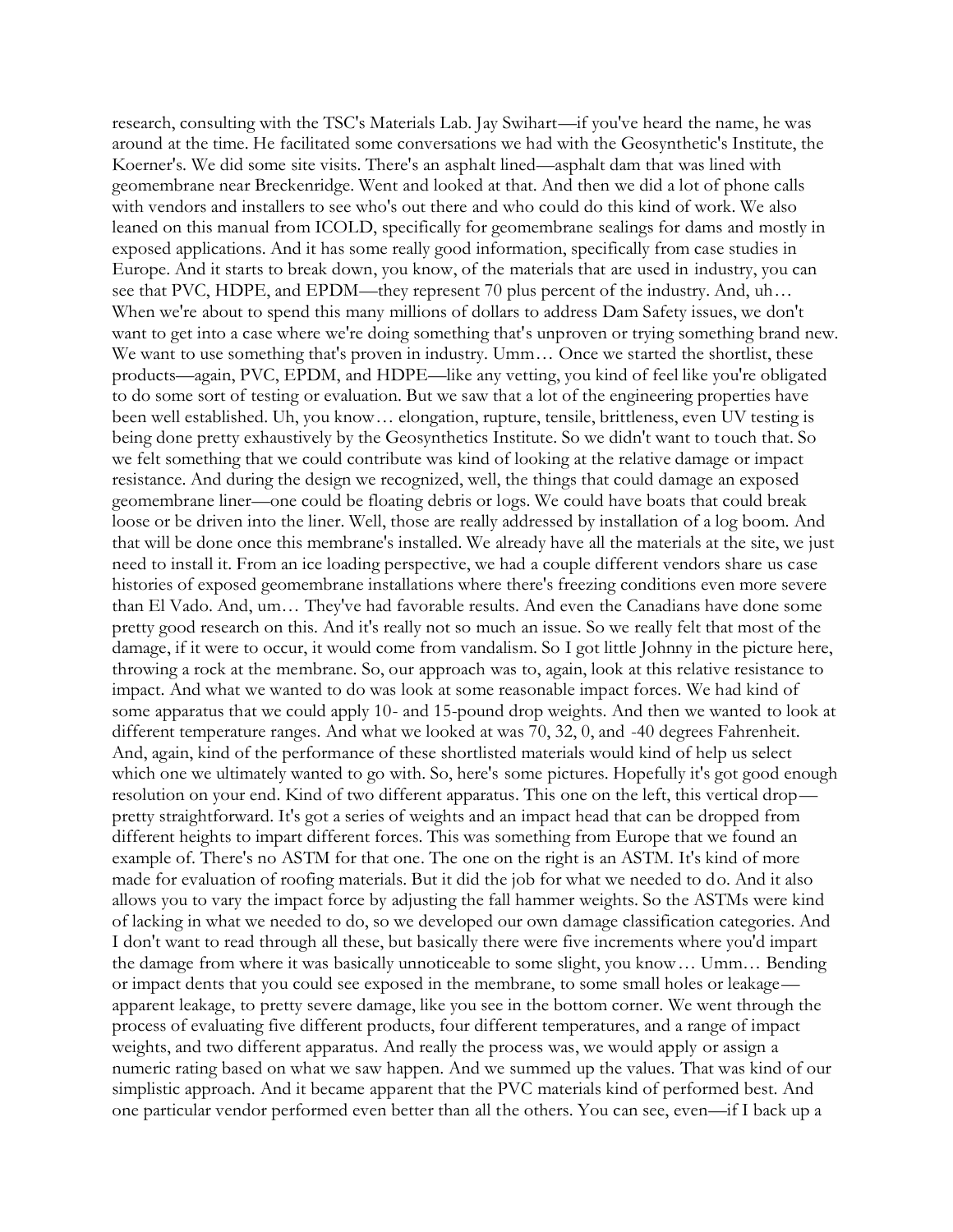slide here—this is one of the PVC materials that if you get it very, very cold, -40 degrees, it actually becomes brittle, whereas the HDPE and the EPDM didn't. So we spent some time talking to the vendors. They can actually make them perform even better at ultra low temperatures, but you lose some of the UV resistance performance when they start messing with the resin. So, we felt UV resistance was more important than having a liner that performed really good at -40 degrees Fahrenheit, which very rarely happens. Then we engaged into these field trials. And the vision was to have multiple vendors or installers participate to inform that market research. And we wanted to use that opportunity to see, how are we going to secure this membrane to a steel substrate or create these watertight seals. And then, from that, we would use that information to inform the design and specs. So we wanted to have about five contracts to come out and each install about a 30 by 30 foot size panel. And would include basically all the features, or nuts and bolts, to install the geomembrane. And it was advertised, put out on the street, and we only got interest from one particular company—Carpi USA. So, based on working with them, they're heavy in installing the PVC materials. And we gave them some guidance on the material that we wanted demonstrated. It would be—they would show us how they would utilize the geonet drainage layer, how they would utilize the geotextile cushion. And we actually found out that we had to go quite a bit heavier than what we first started with. And then we wanted for them to demonstrate their relatively thick PVC geocomposite geomembrane. And it's 120 mil PVC and it has a geotextile cushion fused to the back of that material. So, we contracted with them and they came out with all the supporting subs that would make the job happen. And what you're seeing here in the picture is the stainless steel components that are used to create the perimeter seal. It's like a batten strip system of stainless steel batten strip with the hardware prefabricated. And then that's kind of sandwiched in with a gasket material to create the watertight seal. And you'll also see these tensioning profiles, which is pretty unique to what Carpi does. It's somewhat proprietary. It's done twofold to… Umm… provide additional support throughout the installation to resist downdrag of the material… resist wind loads, material flopping in the breeze. But these tensioning profiles are pretty unique, is it actually pulls the panels taut so that you don't have any of those wrinkles, which is typically where you get a lot of the flaws to develop later on. Here's just a picture of that geomembrane composite that's put along the base. It's kind of held in place with an adhesive, initially. Here's some more on those tensioning profiles. Basically there's this C-shaped channel that's initially attached to the dam. The liner is kind of teepeed up and over that C channel. And then there's this top cap that goes in. And when that top cap goes in, it pulls the adjacent panels nice and taut. And then they actually put another fused geomembrane that goes over the top of that steel feature, so that when you're done, this is what you see. Those tensioning profiles are covered with membrane and are all watertight as well. But again, this is that completed field trial that we did initially. And it gave them an opportunity to show all the pieces that would be required to attach to the steel, to the concrete at the bottom, and so on. But we learned a lot from this. One, we recognized the cushion that we initially selected wasn't thick enough. There's all these rivets and bolts that are present on the dam, and we don't want these poking through. So we went with the thicker cushion, actually 2,000 grams per square meter, which is almost like a 1/2-inch thick. We found that the PVC liner is a good material for conforming to the irregular surfaces at the dam. We found out that surface prep and removal of scale and hazardous coatings is going to be important. It needs to be planned for so that we can perform those welds. We recognized that we were going to be using stainless steel components to hold the membrane in place and attaching them to a mild steel baseplate. And we needed to consider some of the cathodic protection. And some of those other presentations that Chrissy mentioned will dive into this more. And I already mentioned the heavier cushion. So, after that field trial, we did what's called an Industry Day. And again, we put it out on the street saying—hey, contractors, vendors, we have this project coming up. Come participate in this Industry Day and show us that you are interested in the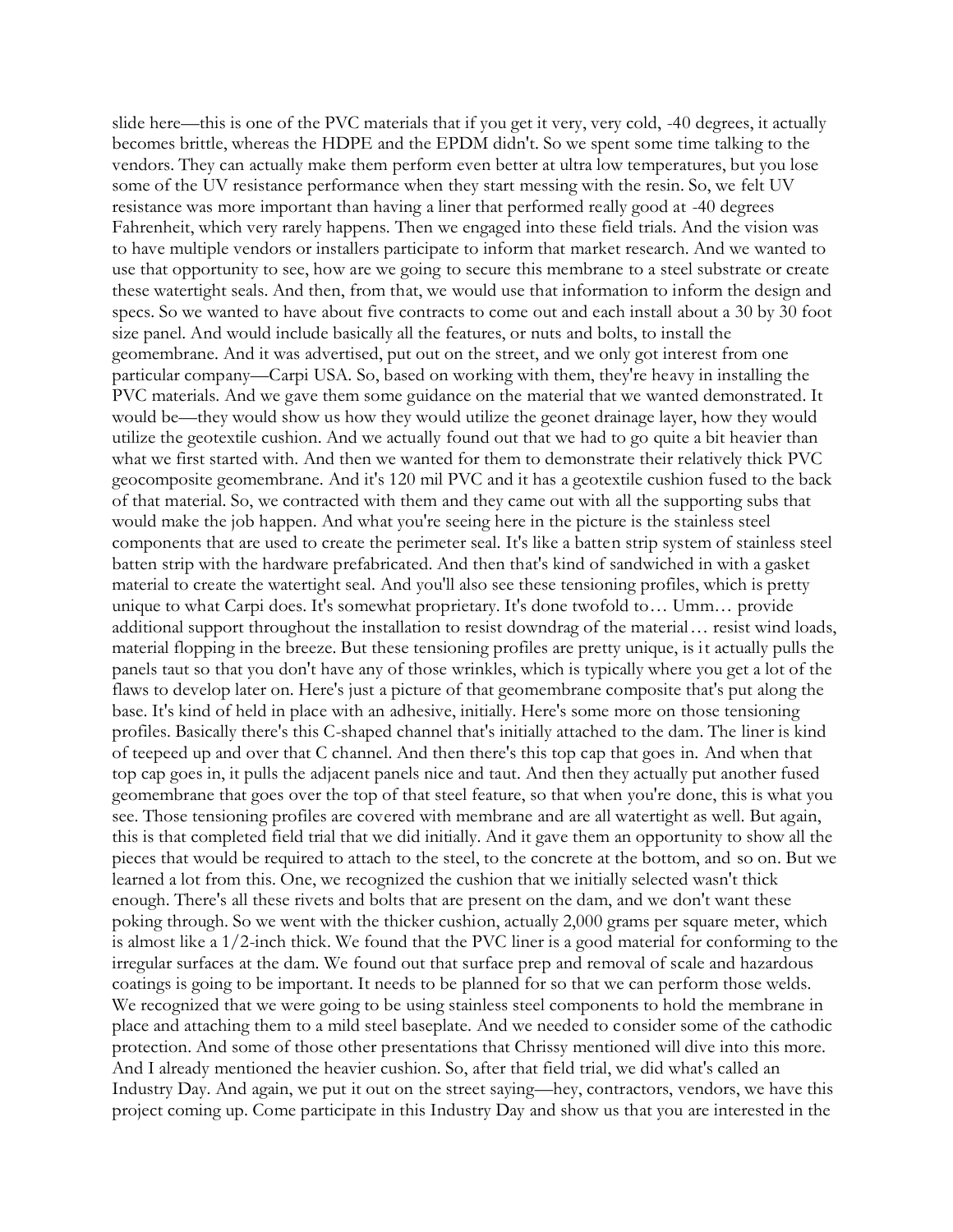job and could support us in this project. Again, Carpi was the only company that really showed up that seemed qualified for this type of work. But it did give an opportunity for other supporting subcontractors like grouters, earthworkers, welding companies, and so on, to show interest in the job and kind of rub shoulders with Carpi, who ultimately was chosen to be our prime for this project. So, again, this kind of—that unique part is doing this market research, the Industry Day that gave us the ability to pursue sole source. And even some Buy America deviation. Some of the products that Carpi's pursuing—this Sibelon CNT 4400 material is made in Europe. And… Our preference is to use that material. But we recognize that some of the geonet and geotextile cushion materials, they can be obtained in the US. And we couldn't pursue any sole source on those. So, now we're at a point where we've selected Carpi. We have justification to work with them. And we engaged in a contract that was kind of three phases. It was design consultation meetings to kind of finalize the design. And while that's being done, do some additional lab testing and another followup field trial to reflect those meetings. Umm, Carpi is unique in that they have a big facility in Italy to kind of evaluate all the unique requirements for them to install their products on all kinds of different dams. So we wanted to leverage their experience and abilities. And then once all that was done, we would roll into the actual construction phase. So, the consultation meetings. These were extremely valuable to the designers. We got to kind of work out all the issues. I hope. And I really hope that this is going to make the ultimate construction go so much better. But we talked about faceplate preparation, talking about how we're going to create the watertight seals, use of those tensioning profiles, refined the drainage system to accomplish what we want, let them inform the specifications and drawings, talk about long-term instrumentation. And then they facilitated calls with other prospective grouters to help us with the grouting drawings and specs as well. And then they provided a construction schedule, which was helpful. So, this is just some pictures from Carpi's laboratory. And again, these consultation meetings were really—I mean, they paid for themself. They offered attachment details that we hadn't thought of that had considerable cost savings. This upper left picture—there are certain areas that are going to be a temporary attachment until other parts of the Dam Safety project are done. And there was an opportunity to simply just glue the membrane directly to the steel. So they did some bond testing and peel and shear test for us. We also recognize those expansion joints that—the seal goes across the bottom of the dam—has to cross like 17 or 18 of these expansion joints. And it was really important to figure out a way that we could bridge those expansion joints and create a watertight seal. So they were advocating for, like this elastomeric material that could be formed within the—it's like a liquid that forms and sets within the expansion joint. And then they could compress it later with those batten strips. So, you can see here in this upper right, they formed it in that channel. And then they basically strain the thing almost 50, 60%, and they can show that that material adheres to the steel very well. The other thing that Carpi had that's really unique is they have a pressure vessel. And here that material is—in the bottom right—formed within that expansion joint. And then they create that seal that bridges that expansion joint. And then they pressurized it to pressures that are like well in excess of what we'll ever experience from reservoir loading. And it showed that it worked. I won't touch on this a whole lot 'cause it's going to be touched on in those other presentations, but we also looked at different surface preparations. Simply a hand brush or a grinder with a disc, or a grinder with a brush. Umm… And then we even looked at some sandblasting methods with containment to inform how we're going to prep the steel to successfully weld the attachments. There are areas where the coatings are still present and we looked at some chemical products to remove that. And again, that'll be touched on more by others. Ultimately, Carpi was tasked with developing shop drawings. Basically, everywhere that an attachment or some sort of a seal was to be made, they produced shop drawings. And we used these to inform our design drawings. Or noted that it was to be done by others. And we had a good sense of what they were going to be presenting to us once we got to the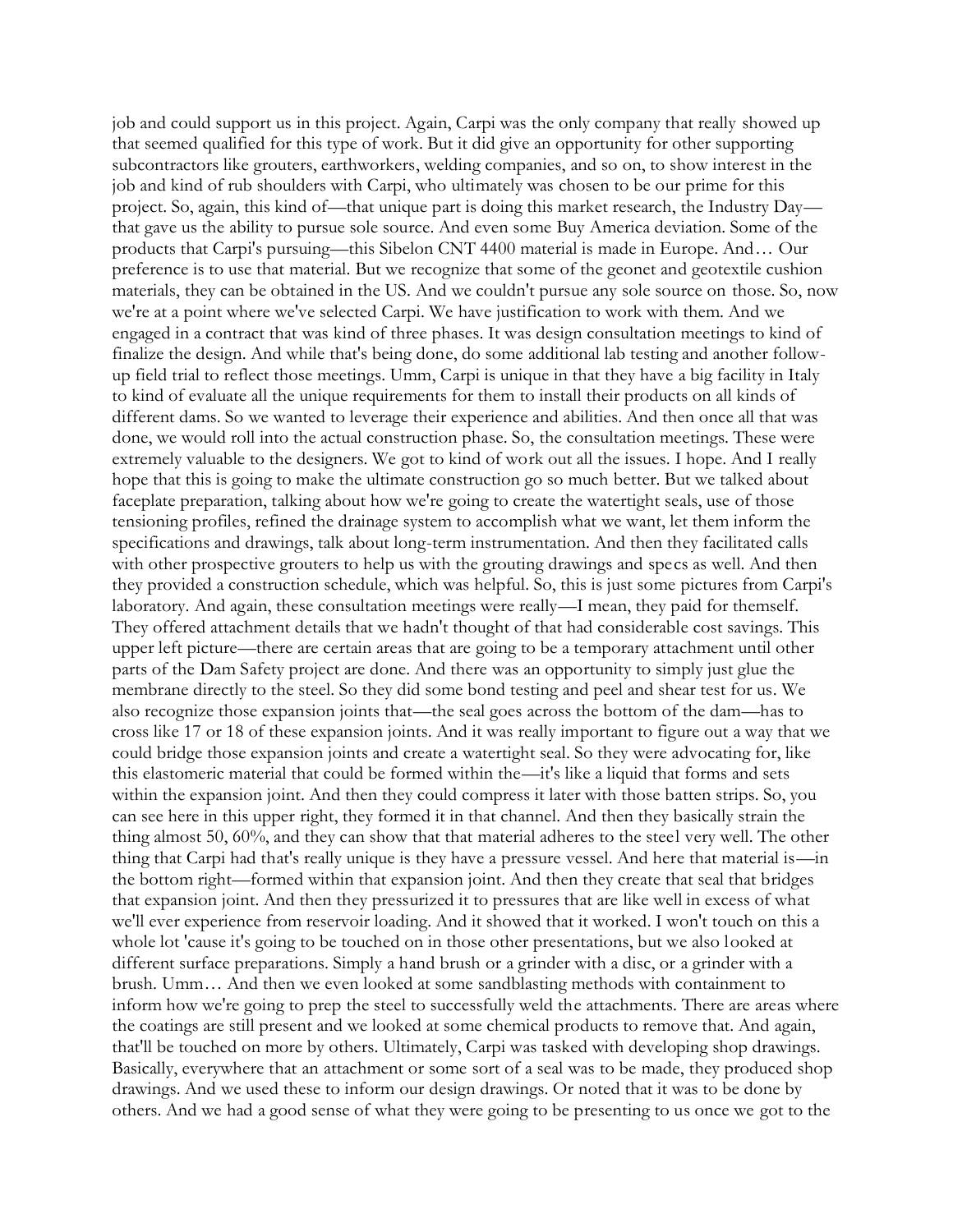construction phase. There were some new details that we'd developed from the first field trial. And I'll start with the upper right. When we first did it, we were welding this stainless steel batten strip directly to the mild steel. And the welder was having a hard time getting that—a good connection. Just, the heat that was required to connect those two materials was so different that he kept burning through the lower mild steel. So what we felt we wanted to do was, okay, we're going to weld the stainless steel product to the mild steel in the shop. We'll bring out these prefabricated pieces. And then in the field, you'll weld… mild to mild. Well, that worked, but it's extremely time consuming. And you can see for every linear foot of these connections, you've got 4 feet of weld. So it's costly and takes too long. So, Carpi suggested, why don't we just weld these stainless steel bolts directly to the plate? And we came up with this stud gun approach and this actually worked very well. We came up with some quality control procedures where we would torque test those to make sure that we had a good bond and that we were going to be able to compress those gasket materials. And this is what we went with, and had considerable cost savings. And then, that upper left corner, that's trying out some of those adhesive—temporary adhesive connections. And you just got a guy yanking on them there. Umm. There were some other… So, they tried that elastomeric plug material in the field and it didn't go well. So, it left some doubt in the designers' minds if that's truly the approach that we wanted to go with. So, we also had them fabricate—in this left side—a more rigid plug that would be used to bridge those expansion joints. And that would be supplemented with stiffener plates that are shown up in this upper-right corner. And the idea was, locally where the batten strip would go across these expansion joints, we would constrain that expansion joint from moving. Umm. That seemed to work. We've been monitoring these welds for a couple years now and they haven't broke. So, we can't actually constrain that joint, but in true "belt and suspenders" fashion, we chose to do both. So, in the end, what you're gonna see is the top seal where the batten—that lower seal goes across—that's where that rigid plug'll go. And then in the bottom, we're still going to pursue that flexible seal that Carpi had proposed. So we'll really—we'll have redundancy for water not being able to leak up underneath our liner installation. So you'll see these little square or rectangular projections every time we cross those expansion joints during construction. So, last slide here is where we're at. We're all done with the design. Umm… Mobilization is scheduled for next spring, and it roughly is going to take about two years to do. A lot of the grouting activities and surface prep will happen next year. We'll do some foundation grouting through the fall and winter. And then the bulk of the geomembrane installation will happen spring, summer of '23. Just acknowledge—it took a lot of folks to help with this. I'm not gonna read through all these names. These may not mean anything to folks outside of Reclamation. But, got a lot of help from the designers within TSC's—Technical Service Center—on the design side and the laboratory. And couldn't have done it without everybody. And I'll leave it here for Chrissy.

**>> Dr. Chrissy Henderson:** Alright, thanks Chris. To our audience members, if you have any more questions you would like to submit, go ahead and use that Q&A box. And you can start doing that at this time. Before we begin our Q&A session, I would like to mention briefly the capabilities we have regarding geosynthetics here in our Materials and Corrosion Lab. Brian Baumgarten is our contact person that does the geosynthetics in our lab. So, if you would like to get ahold of him or reach him, you can contact him. Brian Baumgarten's email, I didn't put it up here, but it's B, as in Brian. Baumgarten. At USBR dot gov [bbaumgarten@usbr.gov]. So, we're going to go ahead and start with questions. And if… They start showing—uh, I don't know if we're seeing any yet. We do have a couple—go ahead and present to Chris here. So, first question—so, damage and vandalism is probably not as likely at very low temperatures. You mentioned the UV resistance was more important than the low temperature performance. Was that actually used as part of a weighting of your impact results, or was it pretty clear that your chosen material outperformed at all temperatures?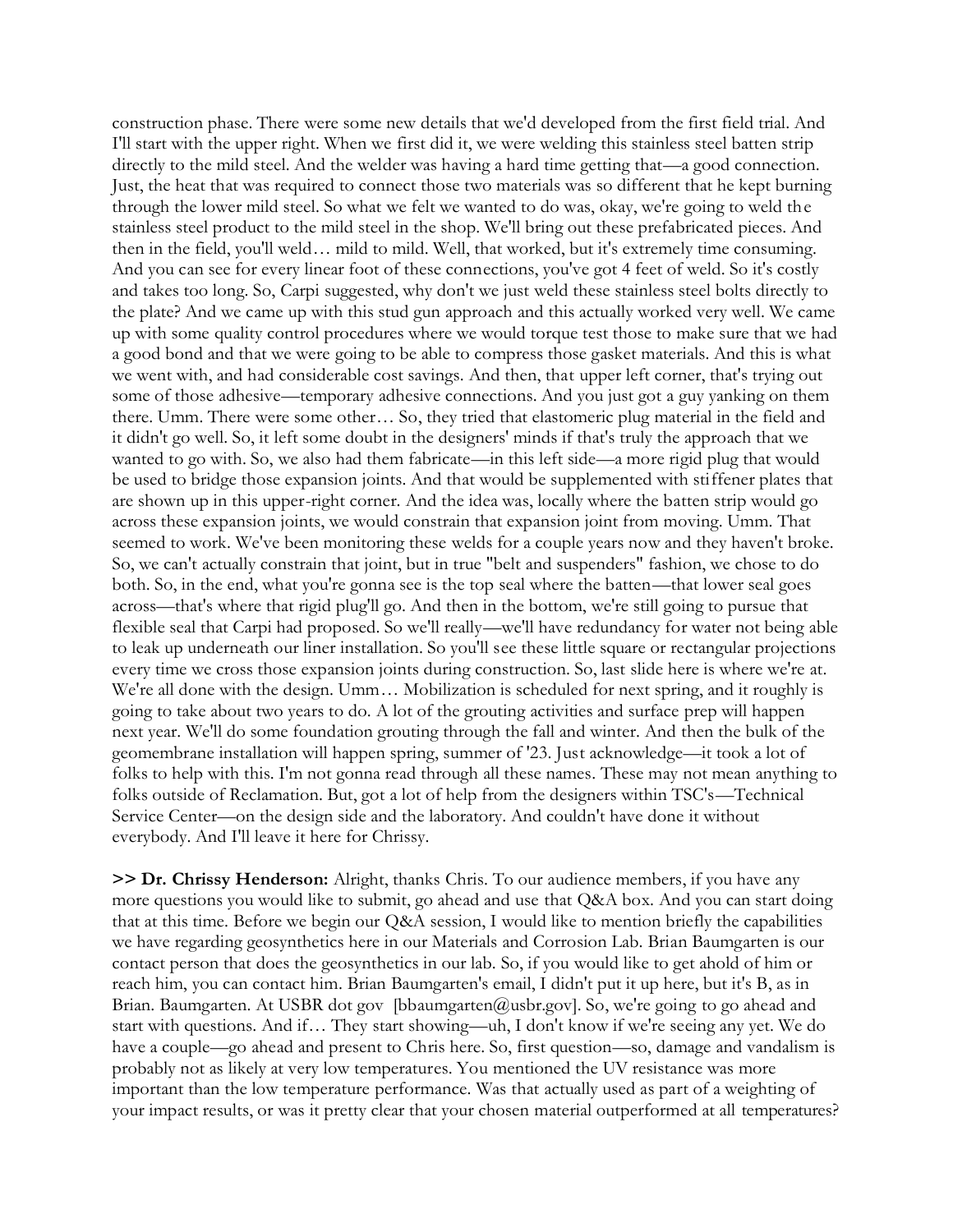**>> Chris Ellis:** Yeah, the PVC materials performed best over the temperatures that it's going to be exposed to a majority of the time. There may be very rare instances that you have these cold temperatures, but is that going to occur at the same time that someone's doing vandalism? So, that kind of came into our mind. Umm… There are going to be other pretty extensive security features as part of the two projects. Again, there's the seepage reduction project that I led, but there's also a spillway and dam crest modification project that's coming down the pipe. So, there's going to be a lot of security—fencing, signage, other barriers—to keep people from accessing the geomembrane. Either from tossing materials from the crest or accessing directly from the abutments. So we're trying to do what we can to mitigate that damage. And then the other the other impact things are really addressed by the log boom—presence of that log boom. There's just no way to get to the liner.

**>> Dr. Chrissy Henderson:** Alright, thank you. Here's another question—did you do any grouting in your field testing?

**>> Chris Ellis:** We have not. Um… We had a good vision of what we want to do. You know, the way Reclamation does a lot of our grouting specs, it's kind of organized as time and materials. So we're going to be heavily involved with directing a lot of those grouting work. Umm… We did have consultations with a number of grouters. And it was so beneficial where we got to take time and really talk through it. And each of them had different perspectives and suggestions. Things that we hadn't thought about—way to install the tremie pipes or sizing of the hoses to deliver the rate of grout to meet the schedule—construction schedule. Access. All those kinds of things were extremely beneficial. Sure, we would have liked to have gone out and demonstrated them. But… Having that opportunity to kind of pick their brain during the design process was invaluable. And again, we don't get to do that a lot. So, it was really unique here that they got to kind of weigh in on what was ultimately included in the solicitation package, or the drawings and specs.

**>> Dr. Chrissy Henderson:** Okay. Next question, will you be able to apply your findings to other BOR structures? Or is this work limited to application at El Vado because of the unique steel faceplate spillway and skinplate?

**>> Chris Ellis:** Uh, certainly for all of the mechanical connections, the details that it's going to take to attach it to the faceplate are pretty unique to El Vado. Carpi and others' use of concrete anchors and batten strips with the gasket materials, that's pretty common in the industry. So, we may see that. I can think of projects I've been involved with—installing other membranes that were canal liners coming into connection with a headworks or a turnout or something like that. We're utilizing those details elsewhere. The materials, certainly—umm, umm—were not bold. And the PVC liners, uh… the product that we are using, is admittedly very expensive. It is being imported from overseas. But for this application, it was the best suited. For other applications—canals. I can think of sealing of expansion joints for some of our concrete dams. I've heard of other projects in the past that have looked at geomembranes to seal those, either construction joints, expansion joints, or other lifts that seem to be leaking. And I think we can leverage what we learned here, materials and installation, for those other projects.

**>> Dr. Chrissy Henderson:** Alright, we have another one. Will the steel be tied to the grout or will the steel float on top of the grout as it expands and contracts?